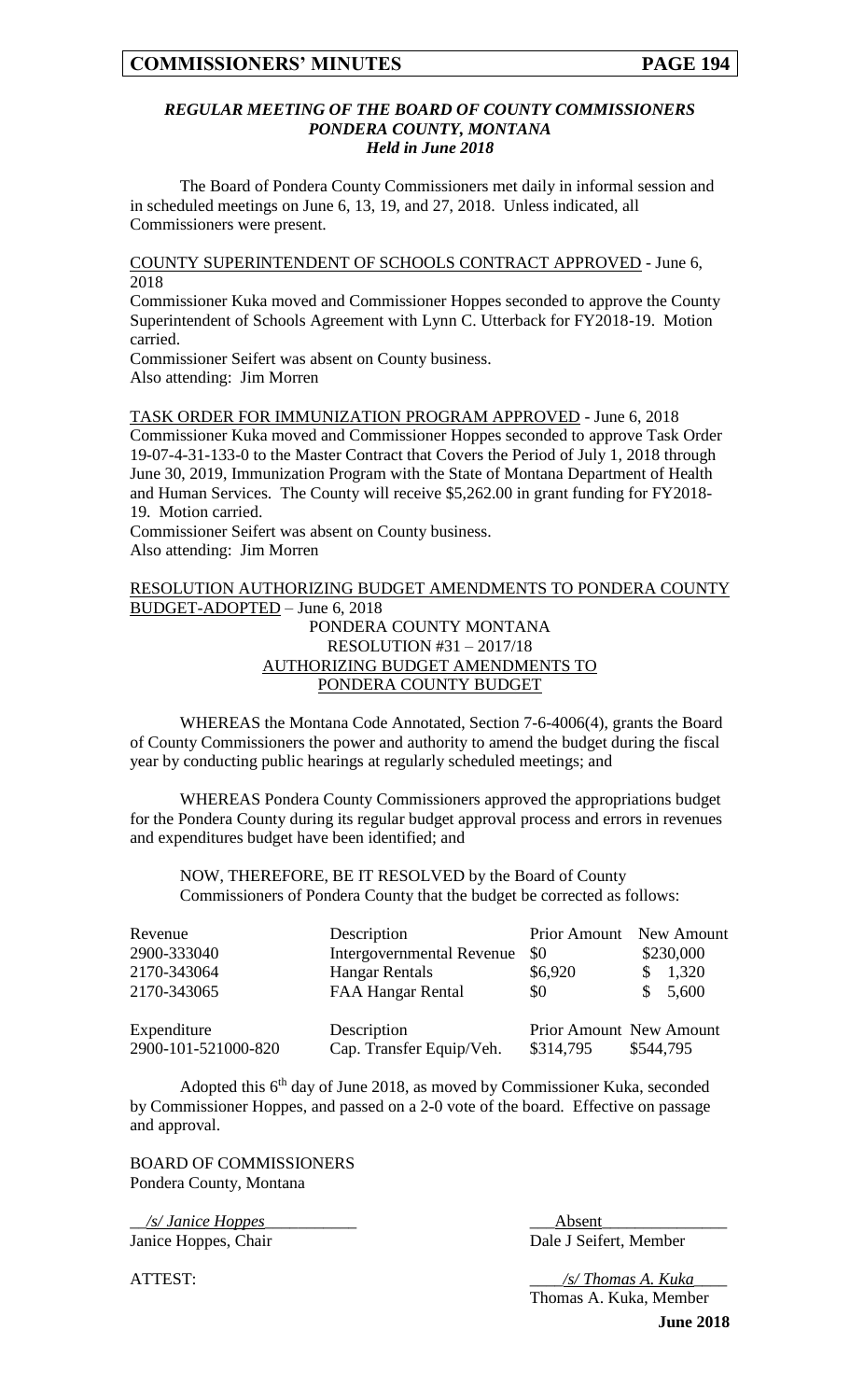\_\_*/s/ Kody L Farkell*\_\_\_\_\_\_\_\_\_\_\_\_

Kody L Farkell, Clerk and Recorder

#### PUBLIC HEARING – COUNTY COMPENSATION BOARD – June 13, 2018 Commissioner Hoppes called the hearing to order at 9:00 a.m. Attending: Commissioners Kuka, Hoppes and Seifert; Clerk and Recorder Farkell, County Attorney Ries, Sheriff Gobert, Treasurer Jeanne Moon, Dan Majerus and John McFarland.

The notice of the hearing was published in The Independent-Observer and The Valierian in the May 30 and June 6, 2018 issues.

Pursuant to 7-4-2503(4), Montana Code Annotated, county governments are required to appoint a county compensation board to prepare a compensation schedule for the elected county officials for the succeeding fiscal year. Also, in accordance with 7-4-2503(4), the Clerk and Recorder prepared and presented a worksheet showing salary comparisons to other counties as well as the City of Conrad and the Clerk of the Conrad School District and other demographics of the counties. The Board reviewed the worksheet. The federal cost-of-living adjustment for the fiscal 2019 year is 2.1%.

There was discussion regarding the proposed options for cost-of-living increases in elected officials' salaries for the 2018-19 fiscal year. County contributions toward employee health insurance will increase approximately 4% beginning July 1. Premiums for Workers' Compensation and Liability Insurance will decrease in FY19. Loans for the Pondera Center remodeling have been paid off, but the County now has loans to pay for the cost of replacing the courthouse HVAC system and Conrad airport improvements.

John McFarland moved and Dan Majerus seconded to recommend an increase of up to 2.25% for elected officials, which equates to a \$.50 per hour increase. Motion carried by unanimous vote.

The hearing closed at 9:35 a.m.

#### PUBLIC COMMENT – DISPATCH SYSTEM – June 13, 2018

During the public comment portion of the meeting, Eric Olsen, Territory Manager for Zetron, and Jake McKelvey of Highline Equipment presented a proposal to Commissioners regarding the replacement and/or upgrades needed in the 9-1-1 communications center. Pondera County's communication center was new in 1986 when it was installed, but technology has changed immensely since then and parts are no longer readily available for repairs.

Also attending: Jim Morren

#### COMMISSION MEETING DATE CHANGE – June 13, 2018 Commissioner Seifert moved and Commissioner Kuka seconded to change the Commission meeting scheduled for June 20 to June 19, 2018 at 11:00 a.m. due to scheduling conflicts. Motion carried. Also attending: Jim Morren

#### EXPENDITURES IN EXCESS OF \$500-APPROVED – June 13, 2018 Commissioner Kuka moved to approve the purchase of a bagger and new blade for the County's lawn mower. Approval before purchase is necessary when the expenditure is in excess of \$500. Commissioner Seifert seconded. Motion carried.

DUI TASK FORCE PLAN APPROVED – June 13, 2018 Commissioner Kuka moved to approve the fiscal year 2018-19 DUI Task Force plan. Commissioner Seifert seconded. Motion carried. Also attending: Jim Morren

MINUTES OF THE COMMISSION-APPROVED – June 13, 2018 Commissioner Kuka moved to approve the April and May minutes of the Commission. Commissioner Seifert seconded. Motion carried. Also attending: Jim Morren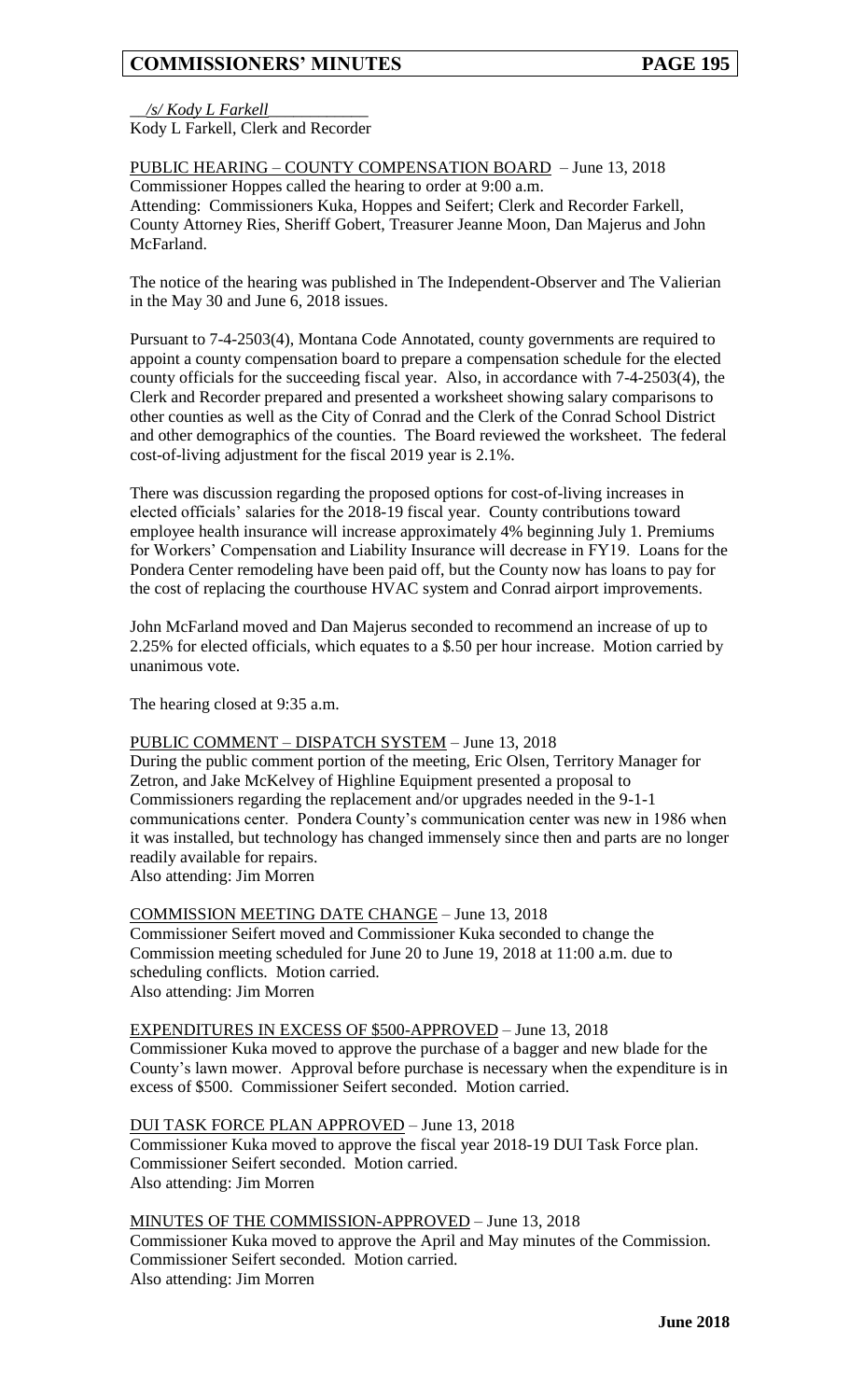**PARCEL** 

#### CANVASS OF THE JUNE 5, 2018 FEDERAL PRIMARY ELECTION APPROVED – 19, 2018

Clerk of District Court and Canvass Board member Laurie Eisenzimer moved to approve the canvass of the June 5, 2018 Federal Primary Election conducted by Commissioner Hoppes, Commissioner Seifert, and Clerk of District Court Eisenzimer, and to direct the Clerk and Recorder to enter the official results in the records of the County. Commissioner Seifert seconded. Motion carried. Commissioner Kuka absent on County business.

TAX ABATEMENTS 1065-1066-APPROVED – June 19, 2018 Commissioner Seifert moved to approve the following abatements:

|                                               |               |                          |            |          | PARCEL  |
|-----------------------------------------------|---------------|--------------------------|------------|----------|---------|
|                                               | <b>NUMBER</b> | <b>REASON</b>            | CANCEL ADD |          | NO.     |
|                                               | 1065          | No longer owns livestock | 5.00       |          | 1400400 |
|                                               | 1066          | AB-26 Settlement         |            | \$249.17 | 1084420 |
| Commissioner Hoppes seconded. Motion carried. |               |                          |            |          |         |

Commissioner Kuka was absent on County business.

# MEMORANDUM OF UNDERSTANDING WITH BLACKFEET TRIBE FOR PASS THROUGH OF 9-1-1- FUNDS – June 19, 2018

Per Montana House Bill 61 all 9-1-1 funds allocated to tribes must be paid to the county government in which the reservation is located, then the appropriate portion forwarded to tribal governments. Commissioner Seifert moved and Commissioner Hoppes seconded to approve a Memorandum of Understanding with the Blackfeet Tribe for Pondera County to pass through 9-1-1 funds earmarked for the Blackfeet Tribe, as required by House Bill 64. Motion carried.

Commissioner Kuka was absent on County business.

#### RESOLUTION AMENDING PONDERA COUNTY BUDGET-ADOPTED – June 19, 2018

#### PONDERA COUNTY MONTANA RESOLUTION #32 – 2017/18 AUTHORIZING BUDGET AMENDMENTS TO PONDERA COUNTY BUDGET

WHEREAS the Montana Code Annotated, Section 7-6-4006(4), grants the Board of County Commissioners the power and authority to amend the budget during the fiscal year by conducting public hearings at regularly scheduled meetings; and

WHEREAS Pondera County Commissioners approved the appropriations budget for the Pondera County during its regular budget approval process and errors in revenues and expenditures budget have been identified; and

NOW, THEREFORE, BE IT RESOLVED by the Board of County Commissioners of Pondera County that the budget be corrected as follows:

| Revenue     | Description          | <b>Prior Amount</b> | New Amount |
|-------------|----------------------|---------------------|------------|
| 2170-383000 | Interfund Transfer   | \$16.000            | \$25,000   |
|             | (transfer from PILT) |                     |            |

Adopted this 19th day of June 2018, as moved by Commissioner Seifert, seconded by Commissioner Hoppes, and passed on a 2-0 vote of the board. Effective on passage and approval.

BOARD OF COMMISSIONERS Pondera County, Montana

Janice Hoppes, Chair Dale J Seifert, Member

\_\_\_*/s/ Janice Hoppes*\_\_\_\_\_\_\_\_\_\_\_\_ \_\_\_\_*/s/ Dale J Seifert*\_\_\_\_\_\_

ATTEST: Absent Thomas A. Kuka, Member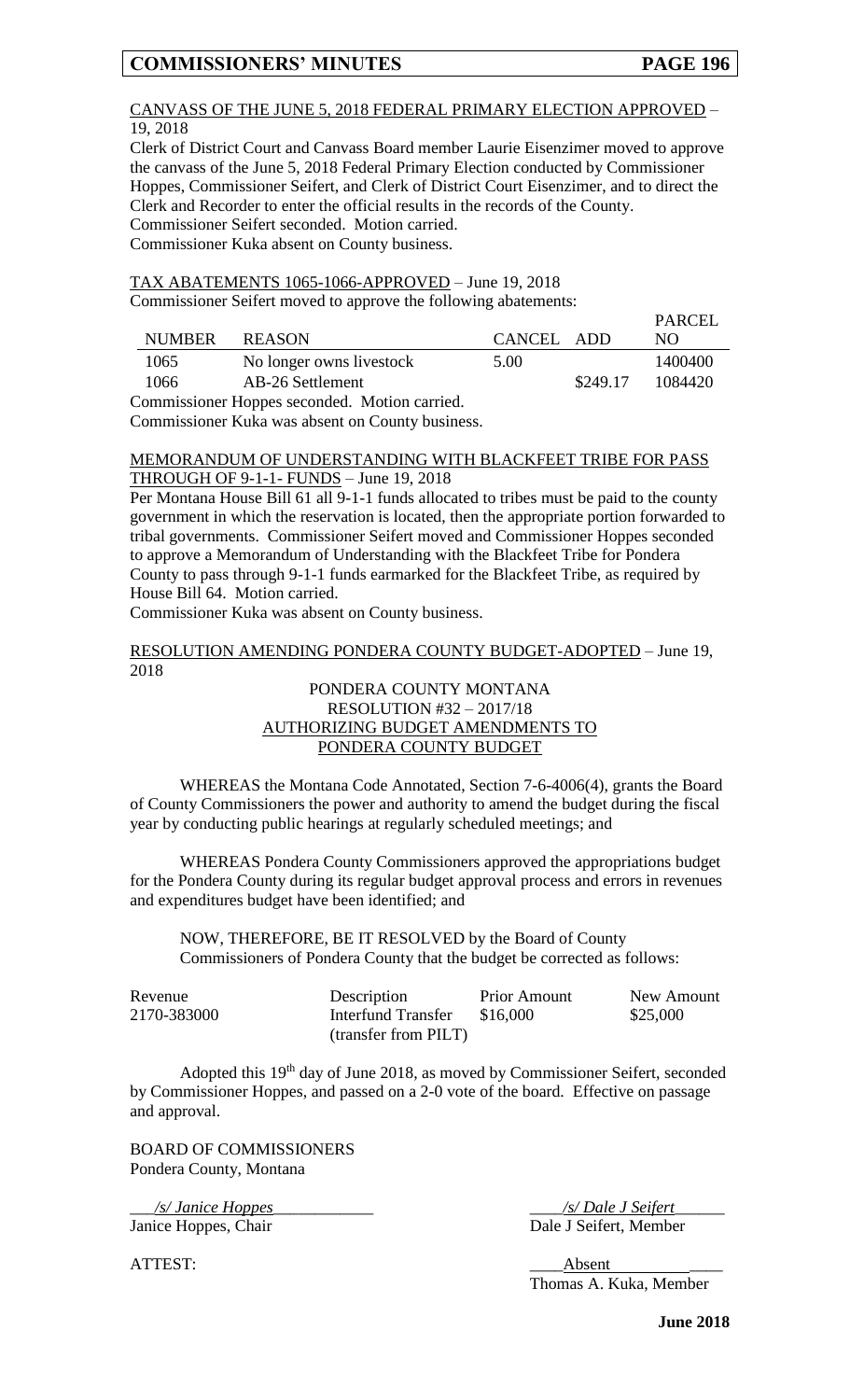#### \_\_*/s/ Kody L Farkell*\_\_\_\_\_\_\_\_\_\_\_\_

Kody L Farkell, Clerk and Recorder

### EXPENDITURES IN EXCESS OF \$500-APPROVED – June 19, 2018

Commissioner Seifert moved to approve the Sheriff Department request for purchase of a desk for the department's Administrative Assistant. Approval before purchase is necessary when the expenditure is in excess of \$500. Commissioner Hoppes seconded. Motion carried.

Commissioner Kuka was absent on County business.

## PUBLIC COMMENT - COUNTY ROADS - June 27, 2018

Mitch Kellogg addressed the Commissioners and John Stokes, Road Department Supervisor, regarding the county roads. Kellogg stated, in is his opinion, that 1.) the condition of the gravel roads in the County has gone down markedly over the past several years; 2.) the roads are currently as bad as he has ever seen them; 3.) taxes have not gone down; 4.) the department has good equipment; 5.) the gravel on all county roads is pretty much gone from the road surface; and 6.) when the roads are graded, the roads are only good for a matter of days.

Discussion included the lack of crowns on the roads and that many roads need to be rebuilt. Kellogg, the Commissioners and Supervisor Stokes agreed on various points during the discussion. The crew is working on rebuilding the crowns and other road problems such as low spots and pulling the shoulders as part of the rebuilding process which must be done prior to adding gravel. Gravel will be applied to rebuilt roads but it may be fall before that will happen. Kellogg emphasized that he is not complaining about the operators but the conditions of the roads. Also attending: Jim Morren

### PREDATORY ANIMAL MEMORANDUM OF UNDERSTANDING-APPROVED – June 27, 2018

Commissioner Seifert moved to approve the Memorandum of Understanding with the Montana Stockgrowers Association and the Memorandum of Understanding with the Montana Wool Growers Association for predatory animal control in Pondera County. The County will pay \$2,978 for protection of sheep and \$9,449 for protection of cattle from predatory animals. Funding for these services comes from an assessment per head paid by the sheep and cattle owners. Commissioner Kuka seconded. Motion carried. Also attending: Jim Morren

#### RESOLUTION AMENDING PONDERA COUNTY BUDGET-ADOPTED – June 27, 2018

#### PONDERA COUNTY MONTANA RESOLUTION #33 – 2017/18 AUTHORIZING BUDGET AMENDMENTS TO PONDERA COUNTY BUDGET

WHEREAS the Montana Code Annotated, Section 7-6-4006(4), grants the Board of County Commissioners the power and authority to amend the budget during the fiscal year by conducting public hearings at regularly scheduled meetings; and

WHEREAS Pondera County Commissioners approved the appropriations budget for the Pondera County during its regular budget approval process and errors in revenues and expenditures budget have been identified; and

## NOW, THEREFORE, BE IT RESOLVED by the Board of County Commissioners of Pondera County that the budget be corrected as follows:

| Revenue<br>2866-383016<br>2170-383000 | Description<br><b>Transfer from PILT</b><br><b>Interfund Transfer</b><br>(transfer from PILT) | <b>Prior Amount</b><br>\$22,000<br>\$25,000 | New Amount<br>\$26,000<br>\$26,000 |
|---------------------------------------|-----------------------------------------------------------------------------------------------|---------------------------------------------|------------------------------------|
| Expenditure                           | Description                                                                                   | <b>Prior Amount</b>                         | New Amount                         |
| 1000-004-420301-732                   | <b>Youth Detention</b>                                                                        | \$60,000                                    | \$63,075                           |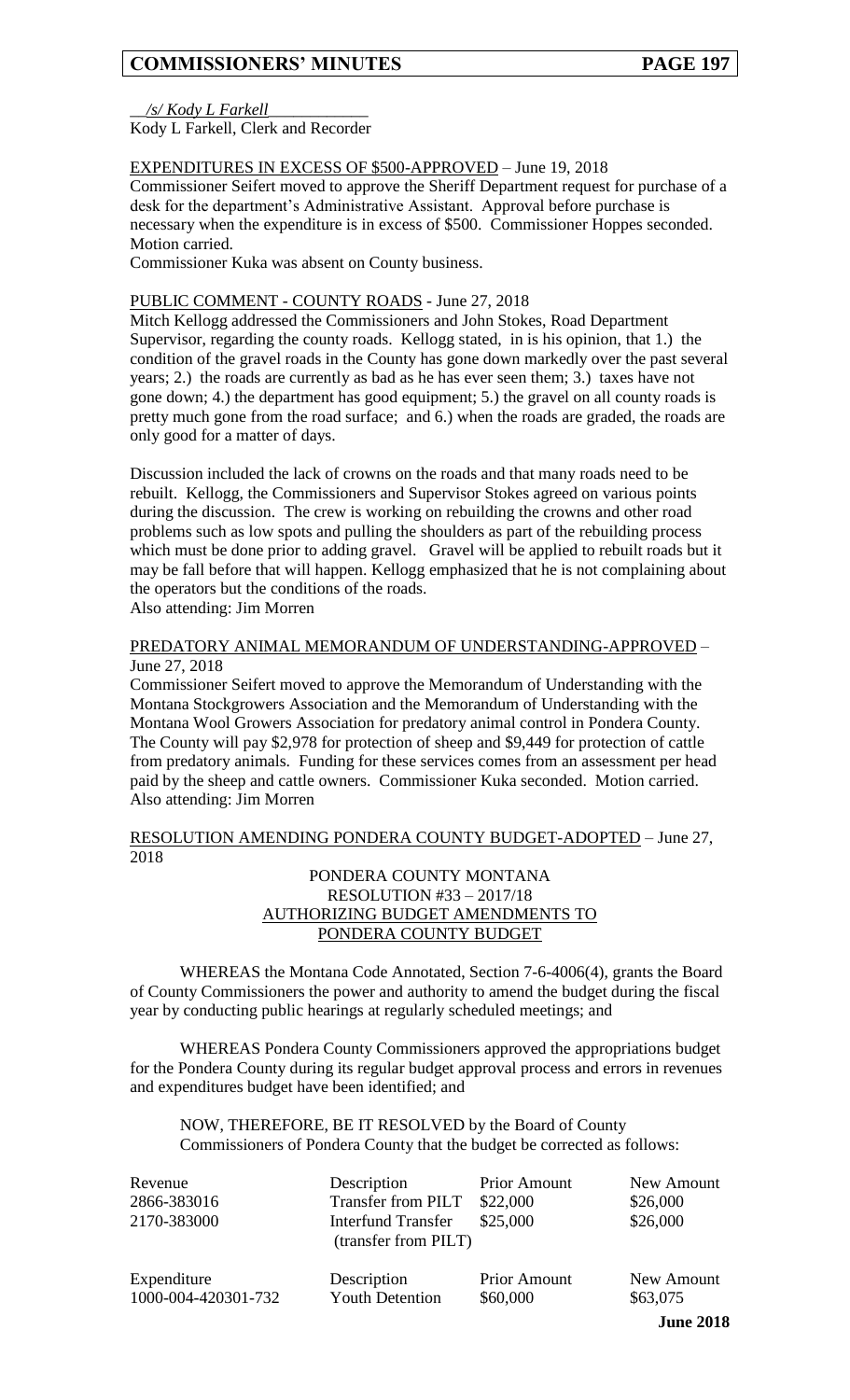1000-502-450201-396 Burial Services \$ 6,000 \$ 7,000

Adopted this  $27<sup>th</sup>$  day of June 2018, as moved by Commissioner Kuka, seconded by Commissioner Seifert, and passed on a 3-0 vote of the board. Effective on passage and approval.

BOARD OF COMMISSIONERS Pondera County, Montana

\_\_\_*/s/ Janice Hoppes*\_\_\_\_\_\_\_\_\_\_\_\_ \_\_\_\_*/s/ Dale J Seifert*\_\_\_\_\_\_ Janice Hoppes, Chair Dale J Seifert, Member

ATTEST: \_\_\_\_*/s/ Thomas A Kuka*\_\_\_\_ Thomas A. Kuka, Member

\_\_*/s/ Kody L Farkell*\_\_\_\_\_\_\_\_\_\_\_\_ Kody L Farkell, Clerk and Recorder

CONSIDERATION OF CHANGING CURRENT POLICY ON HEALTH INSURANCE PREMIUM PAYMENT BY COUNTY – June 27, 2018

Commissioners discussed the possibility of changing the County contribution to employee health insurance from beginning after six months of employment to three months of employment. At this point in time the County is in compliance with the Affordable Care Act because employees can enroll in the County's health insurance before six months of employment, at their own expense. Considering that the employee probationary period is six months, Commissioner Seifert moved and Commissioner Kuka seconded to keep the current policy in when the County begins paying for employee health insurance, which is the first of the month after six months of employment. Motion carried.

Also attending: Jim Morren

#### COMMISSION MEETING DATE CHAGE – June 27, 2018

Commissioner Kuka moved and Commissioner Seifert seconded to change the Commission meeting scheduled for July 4 to July 5, 2018 at 10:00 a.m. due to the Independence Day holiday. Motion carried. Also attending: Jim Morren

#### EXPENDITURES IN EXCESS OF \$500-APPROVED – June 27, 2018

Commissioner Kuka moved to approve the purchase of a nine body cameras for Sheriff Deputies at a total cost of \$6,300, paid from the Drug Forfeiture fund, as well as nine car video recorders for the Sheriff Department vehicles, at a total cost of \$36,000, paid by the Sheriff Department operating fund. Approval before purchase is necessary when the expenditure is in excess of \$500. Commissioner Seifert seconded. Motion carried. Also attending: Jim Morren

#### STATEMENT OF WORK (AGREEMENT) FOR ELECTRONIC PLAT BOOK APPROVED – June 27, 2018

Commissioner Kuka moved and Commissioner Seifert seconded to approve agreement between Pondera County and the Montana State Library for the Pondera County Electronic Plat Book through the Montana Land Information Funds (grant) in the amount of \$10,864. Motion carried.

Also attending: Jim Morren

*FUND*

#### CLAIMS APPROVED FOR PAYMENT – June 29, 2018

| ----             |            |
|------------------|------------|
| <b>GENERAL</b>   | 45,067.76  |
| <b>ROAD</b>      | 5,958.93   |
| <b>BRIDGE</b>    | 3,728.26   |
| WEED             | 8,736.42   |
| <b>AIRPORT</b>   | 1,233.99   |
| PREDATORY ANIMAL | 5,678.00   |
| <b>AMBULANCE</b> | 121.08     |
| <b>LIBRARY</b>   | 138,249.50 |
|                  |            |